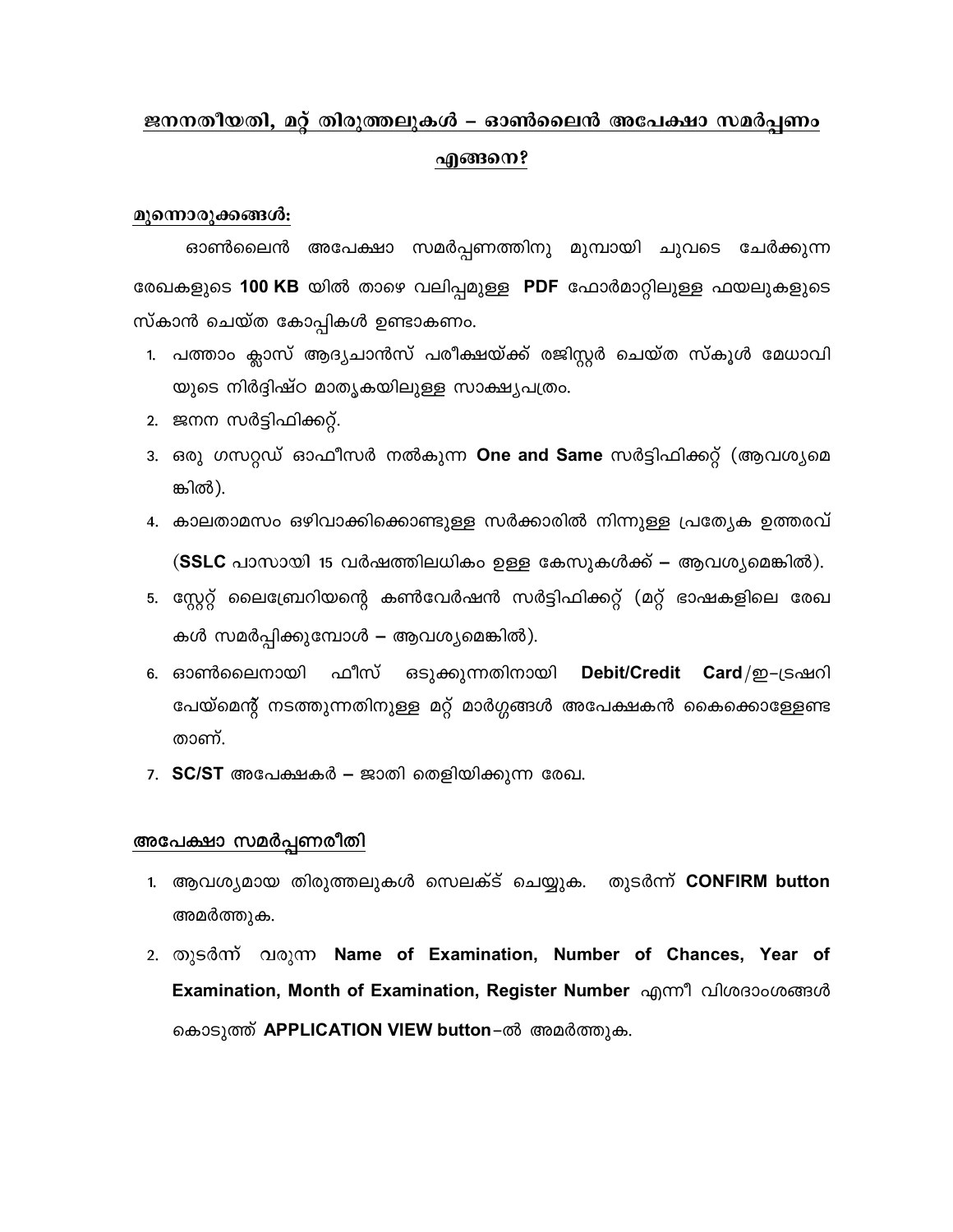3. അപ്പോൾ ലഭ്യമാകുന്ന പേജിൽ രേഖപ്പെടുത്തിയ തിരുത്തലുകൾ പേജിന്റെ മുകളിൽ ദൃശ്യമാകും. തുടർന്ന് PROCEED button അമർത്തി അപേക്ഷകന്റെ വിവരങ്ങൾ കൊടുക്കുക.

#### അപേക്ഷകന്റെ അടിസ്ഥാനവിവരങ്ങൾ

- 4. അപേക്ഷകന്റെ പേര്, മേൽവിലാസം (പിൻകോഡ് സഹിതം), ലിംഗം, രക്ഷ കർത്താവിന്റെ പേര്, ജനനസ്ഥലം, ജില്ല, മൊബൈൽ നമ്പർ ഇവ രേഖപ്പെ ആധാർ നമ്പർ ഉണ്ടെങ്കിൽ, നമ്പർ കൊടുത്ത ശേഷം ടുത്തുക. അപേക്ഷ കൻ/അപേക്ഷക/ഉദ്യോഗസ്ഥൻ/ഉദ്യോഗസ്ഥ ആണെങ്കിൽ സെലക്ട് ചെയ്ത് തുടർന്നുവരുന്ന Department, Designation, Official Address ഇവ കൊടുക്കുക. SC/ST ആണെങ്കിൽ YES രേഖപ്പെടുത്തുക.
- 5. <u>പരീക്ഷ സം</u>ബന്ധമായ വിവരങ്ങൾ

അപേക്ഷകന്റെ വിദ്യാഭ്യാസ ജില്ല, സ്കൂൾ ഇവ സെലക്ട് ചെയ്യുക. തുടർന്ന് പരീക്ഷയുടെ പേര്, രജിസ്റ്റർ നമ്പർ, വർഷം, മാസം എന്നിവ ശരിയാ ണോയെന്ന് പരിശോധിക്കുക. ഒന്നിലധികം ചാൻസസ് ഉണ്ടെങ്കിൽ അവയുടെ രജിസ്റ്റർ നമ്പർ, വർഷം, മാസം എന്നിവ രേഖപ്പെടുത്തുക.

6. ജനന സർട്ടിഫിക്കറ്റ് വിവരങ്ങൾ

ജനന സർട്ടിഫിക്കറ്റ് നൽകിയ Local Body, Local Body യുടെ പേര് Enter പേര്, ജനനതീയതി, ജനന സർട്ടിഫിക്കറ്റ് നൽകിയ തീയതി, രജി ചെയ്യുക. സ്ട്രേഷൻ നമ്പർ, അച്ഛന്റെ പേര്, അമ്മയുടെ പേര്, മേൽവിലാസം ഇവ കൊടു ജനന സർട്ടിഫിക്കറ്റ് നൽകിയ ഓഫീസറുടെ പദവി കൊടുക്കുക. ക്കുക. ജനന സർട്ടിഫിക്കറ്റിന്റെ **Key Number** കൊടുക്കുക.

7. One and Same Certificate Details

Certificate നൽകിയ തീയതി, Certificate Number ഉണ്ടെങ്കിൽ Number, സർട്ടി ഫിക്കറ്റ് നൽകിയ ഓഫീസറുടെ പദവി ഇവ കൊടുക്കുക.

- 8. SC/ST option YES ആണെങ്കിൽ, ജാതി തെളിയിക്കുന്ന രേഖയുടെ വിവരങ്ങൾ നൽകുക.
- 9. തിരുത്തലിന് ആവശ്യമായ വിവരങ്ങൾ

ഇപ്പോൾ ഉള്ളതും തിരുത്തൽ വേണ്ടതുമായ വിവരങ്ങൾ നൽകുക.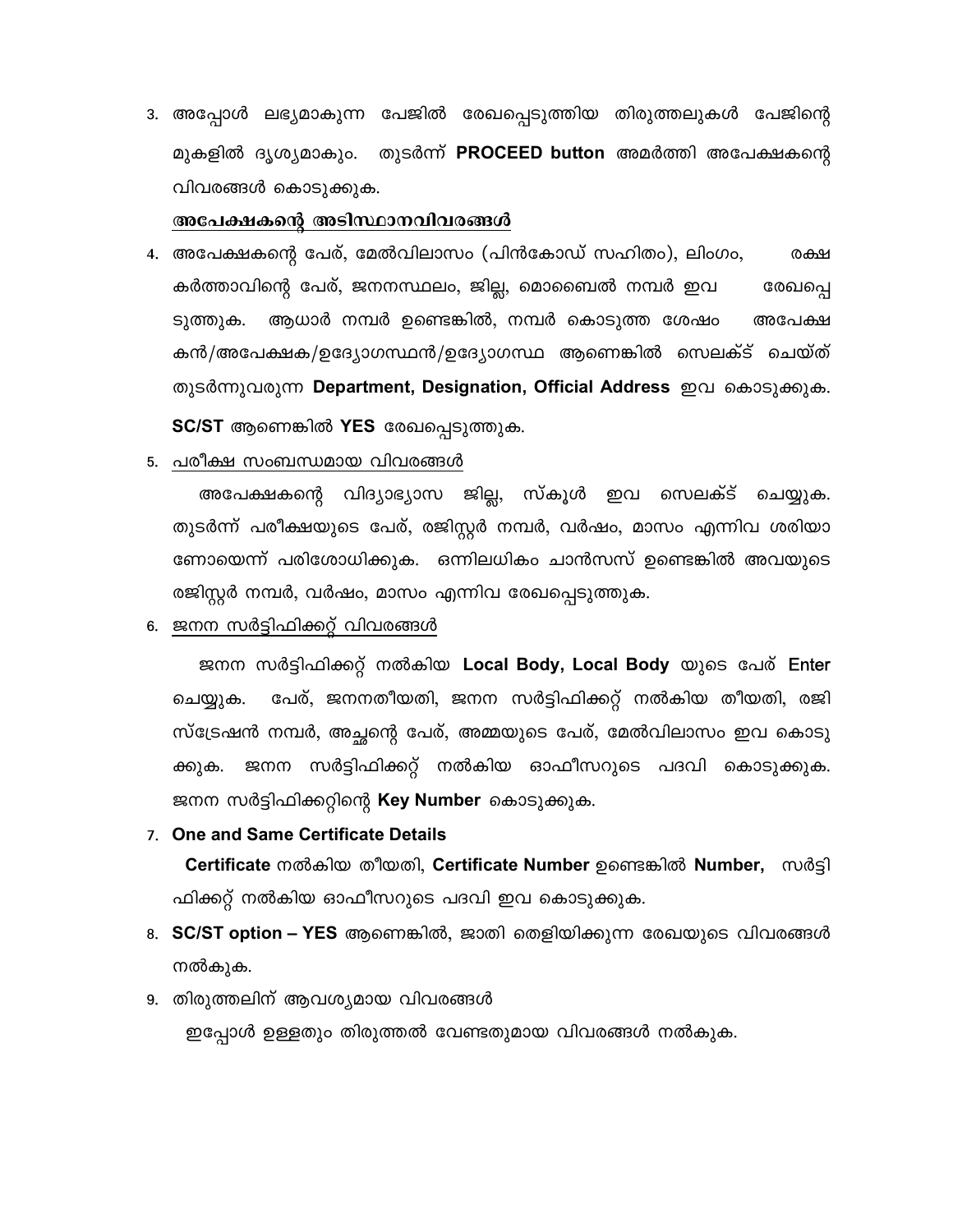10. ആവശ്യമായ രേഖകൾ UPLOAD ചെയ്യുക.

തുടർന്ന് വരുന്ന CONTINUE button press ചെയ്യുക. അപ്പോൾ നൽകിയ വിവരങ്ങൾ ദൃശ്യമാകും. ആവശ്യമായ തിരുത്തലുകൾ നൽകി SAVE button അമർത്തുക.

- 11. തുടർന്ന് Payment Amount, Name, തിരുത്തലിന്റെ വിവരങ്ങൾ എന്നിവ കാണി ക്കും. ശരിയാണെങ്കിൽ Payment Option ൽ ക്ലിക്ക് ചെയ്ത് Payment അടയ്ക്കുക.
- 12. അപേക്ഷാ സമർപ്പണത്തിന് ശേഷം ലഭിക്കുന്ന അപേക്ഷയുടെ പ്രിന്റൗട്ടും, ഒറി ജിനൽ സർട്ടിഫിക്കറ്റും പരീക്ഷാ ഭവൻ ജോയിന്റ് കമ്മീഷണർക്ക് തുടർനടപടി കൾ സ്വീകരിക്കുന്നതിനായി താഴെ പറയുന്ന വിലാസത്തിൽ അയച്ച് നൽകേണ്ട താണ്.

ജോയിന്റ് കമ്മീഷണർ, പരീക്ഷാ ഭവൻ, പൂജപ്പുര.പി.ഒ. തിരുവനന്തപുരം — 695 012.

അപേക്ഷ സമർപ്പിക്കുമ്പോൾ ലഭിക്കന്ന 13. ഓൺലൈനായി ടോക്കൺ നമ്പർ ഉപയോഗിച്ച് പരീക്ഷാ ഭവന്റെ ഔദ്യോഗിക വെബ്സൈറ്റായ https://pareekshabhavan.kerala.gov.in എന്നതിലൂടെ ഫയൽ നമ്പറും ഫയ ലിന്റെ സ്ഥിതിയും അറിയാവുന്നതാണ്.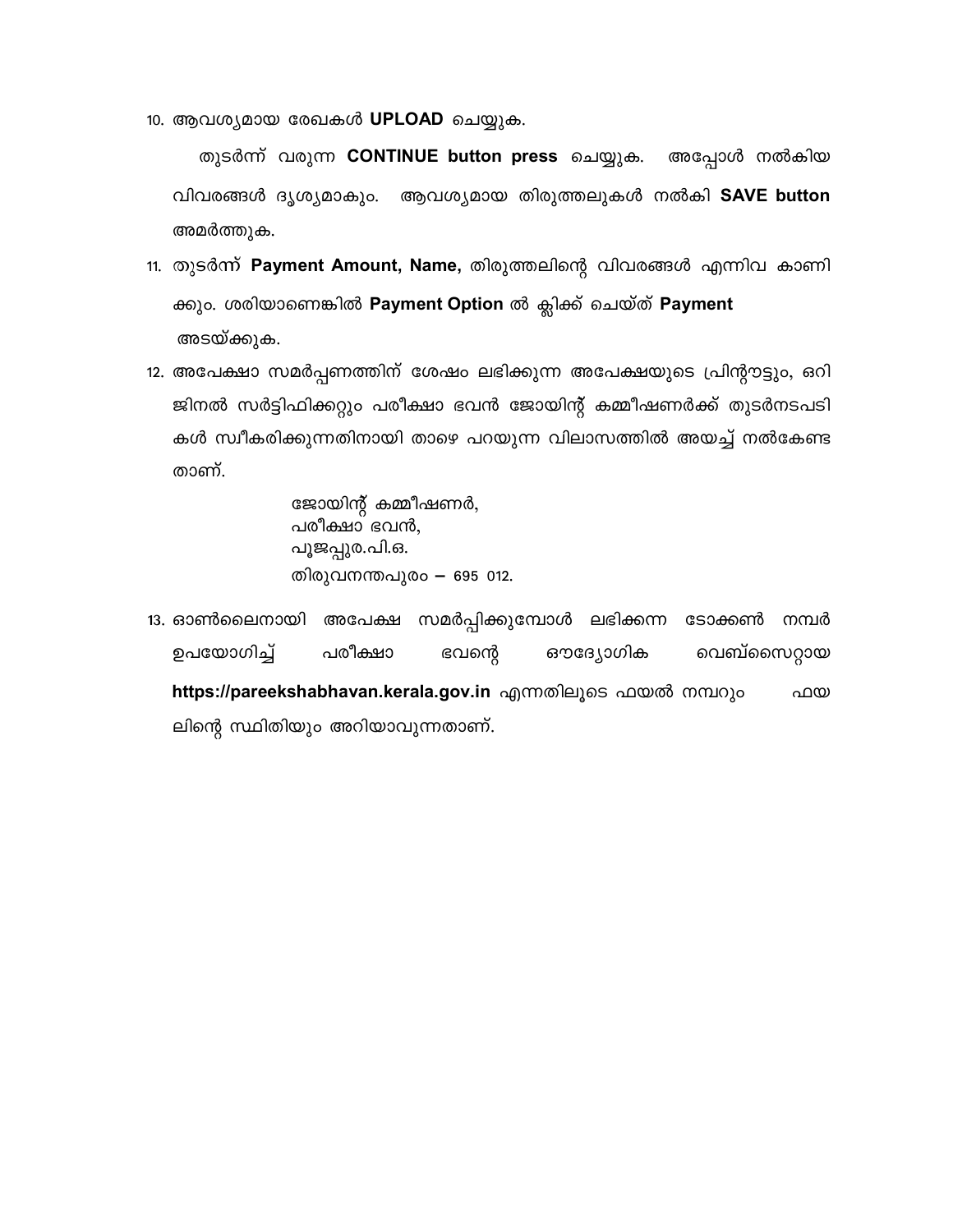|            | STATEMENT SHOWING THE PARTICUALRS OF EDUCATIONAL INSTITUTIONS LAST ATTENDED IN STD X<br>(പത്താംക്ലാസ് പഠനം നടത്തിയ സ്കൂളിന്റെ വിശദാംശങ്ങൾ) |                                                                   |                  |                      |                                  |                |  |  |  |  |  |
|------------|--------------------------------------------------------------------------------------------------------------------------------------------|-------------------------------------------------------------------|------------------|----------------------|----------------------------------|----------------|--|--|--|--|--|
| Sl.<br>No. | Name of School with full postal<br>address including Revenue<br>District and PIN                                                           | Name of Educational<br>District in which the<br>school is located | Admission<br>No. | Date of<br>admission | Standard to<br>which<br>admitted | Remarks if any |  |  |  |  |  |
| (1)        | (2)                                                                                                                                        | (3)                                                               | (4)              | (5)                  | (6)                              | (7)            |  |  |  |  |  |
|            |                                                                                                                                            |                                                                   |                  |                      |                                  |                |  |  |  |  |  |

## Certificate

Certified that the details furnished by the candidate have been verified with school records and found correct. Hence I 

| Place (mines) |                    | (പ്രഥമാദ്ധ്യാപകന്റെ പേര്, ഒപ്പ്)            |
|---------------|--------------------|---------------------------------------------|
| Date (തീയതി)  | <b>Office Seal</b> | Name & signature of Headmaster/Headmistress |
|               |                    |                                             |